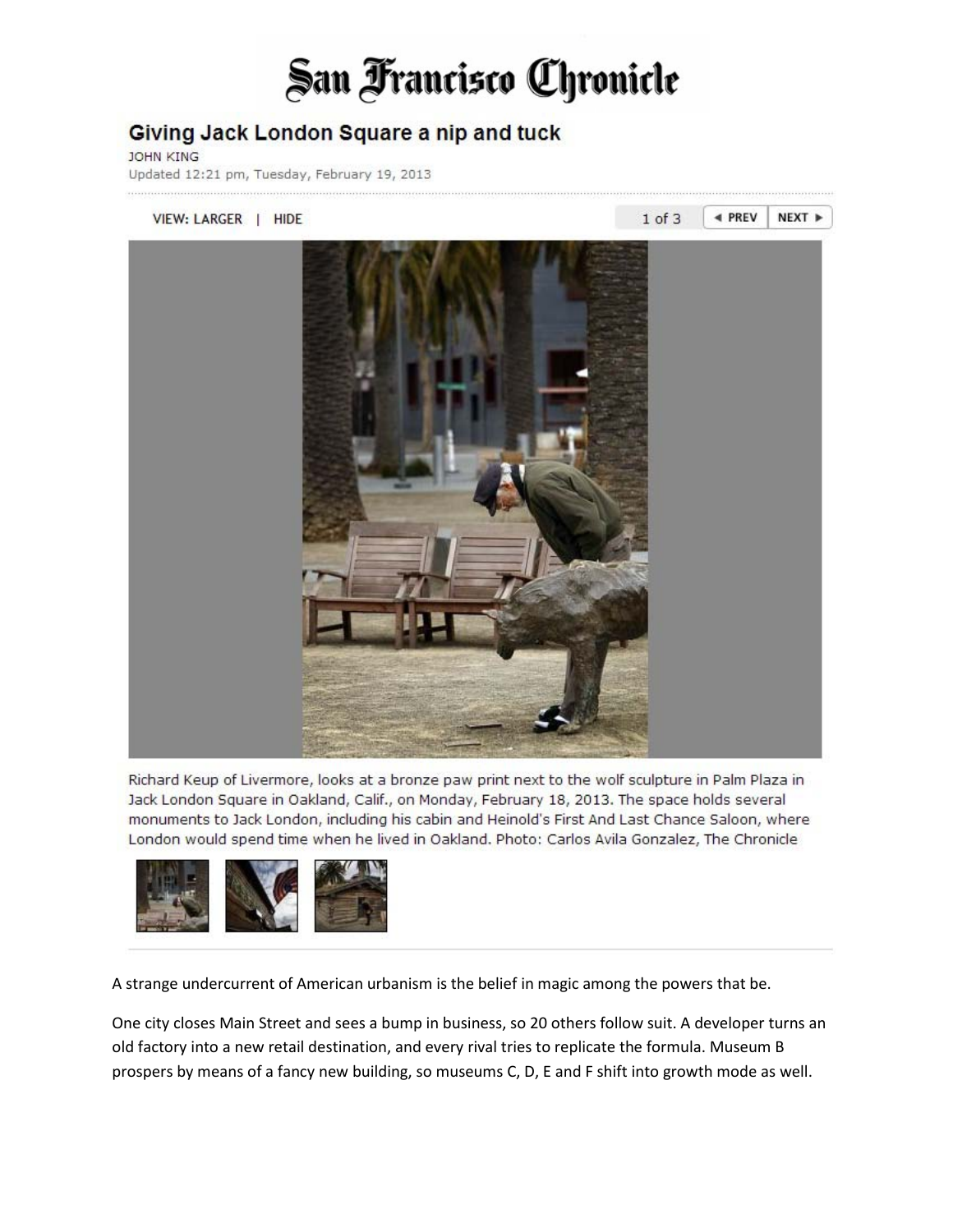When these leaps of faith fall short - as imitations often do - the damage can linger for decades. That's why Rene Bihan takes the long view about his work at Oakland's Jack London Square.

"You design for now, but also you're making your best guess at how things might be five or 10 years from now," said Bihan, a managing principal at the landscape architecture firm SWA Group. "It's good to have flexibility in terms of how things are designed."

The firm's San Francisco office in 2008 and 2009 freshened up the public spaces and connections at the five-block-long mix of offices and shops along Oakland's inner harbor. Three squares were created, each with a grid of palm trees as a visual anchor.

There's a grass berm alongside a marina. Long bars of concrete slide through a gravel plaza. Wooden benches adorn amphitheater-like steps leading to the water.

Visit during a festival, or the popular Sunday farmers' market, and it's a genuine scene where the pieces added by SWA work in a variety of ways. That grass berm is great for adult sunbathers, for instance, and for little kids who enjoying running up and down little hills. It's also a clever way to narrow the walkways - and a good thing, since for much of the week they're as empty as can be.

The square is owned by the Port of Oakland, which hired a developer in the 1970s to build what then was all the rage: a cozy shopping village with nooks and crannies and twisting paths. Very European! Except ... Americans don't shop like Europeans when they're at home.

Fifteen years later the port had another developer who imposed a more suburban order. New retail buildings lined a pedestrian corridor with office buildings at either end and, in the middle, a Barnes & Noble on a raised pavilion.

The bookstore closed in 2010, yet another victim of a certain Amazonian rival. By then, Jack London 3.0 was trying to get off the ground.

The success of the Ferry Building across the bay had the port and a new developer convinced that artisanal food would put the Inner Harbor on the regional map. Glassy new buildings were added to hold food emporiums, with SWA Group's spaces at their feet.

The office space in the five-block area now is 90 percent leased, according to a recent release from Ellis Partners LLC and DivcoWest, the management team. Several large restaurants have opened to good reviews. But the food hall concept never clicked, and the Barnes & Noble building remains empty. The only change to the raised pavilion is a play structure and a "performance green" designed by TS Studio of San Francisco.

This isn't the only Bay Area location where the Ferry Building's success raised false hopes. The reborn Nut Tree, once the favored stop between San Francisco and Sacramento, included local food purveyors when it debuted in 2007, but they didn't fit what otherwise is a standard shopping center. Oxbow Public Market in Napa has fared better, but it took several years to find its niche.